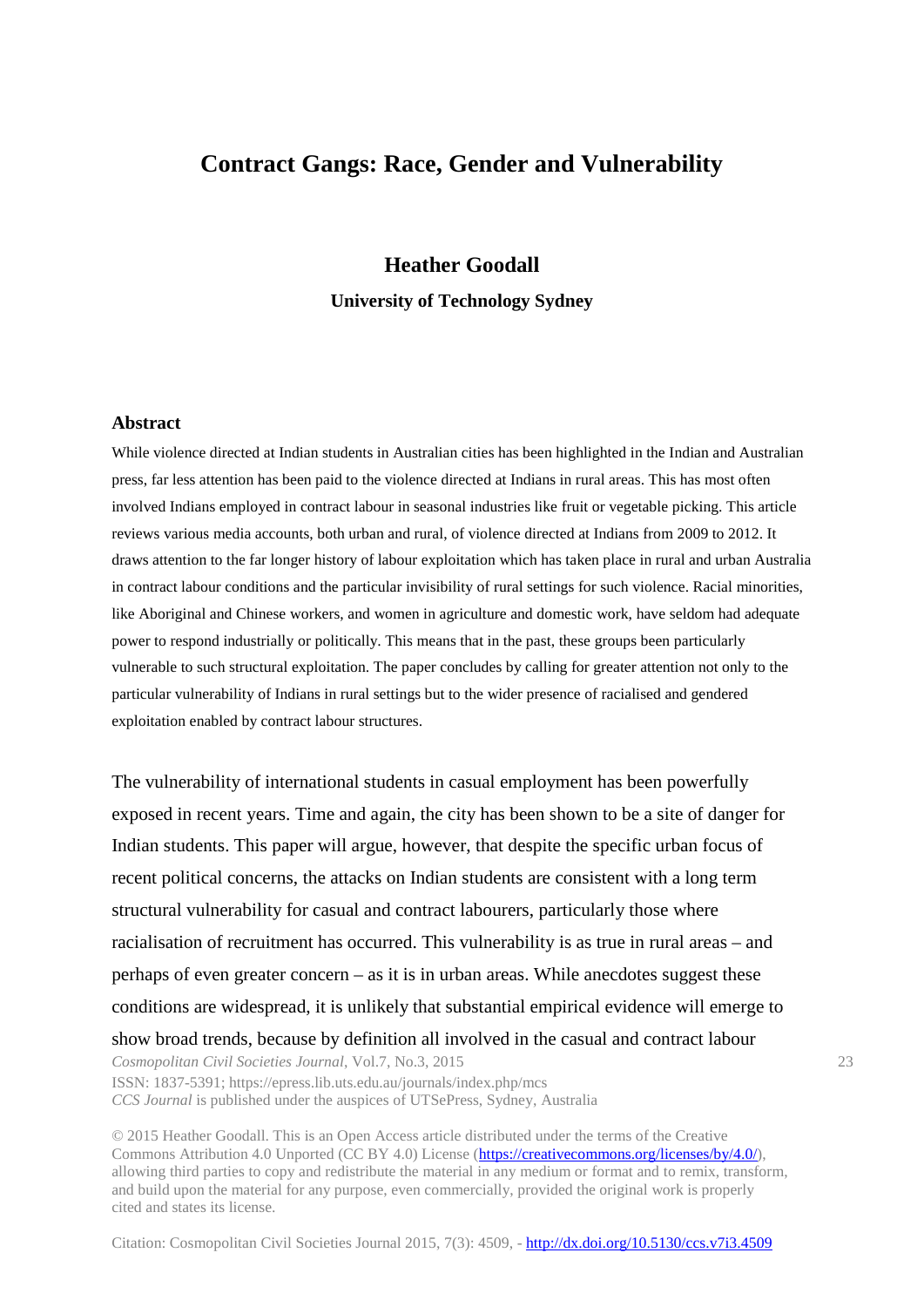arrangements described below have a strong interest in keeping very quiet about what is going on. So this paper can at most present individual case studies – each of which indicate that other occurrences of such abuses are occurring – in order to sketch out the issues. As historical precedent among other racialised groups of labourers has been documented in varying ways, we can at least identify patterns of vulnerability which need – in the light of media and union investigations – to be considered to be of as much concern as racialised urban violence.

In 2013, the United Voice union released an excellent, meticulously-documented report on international students in contract cleaning teams in Melbourne's CBD. More than half of those CBD cleaners are South Asians from India, Sri Lanka and Bangladesh with a few non-Indian but still non-European workers with a background in Colombia. This searing report documents the conditions of poverty faced by many South Asian students in a country like Australia where the cost of living is high, which leads them to seek extra employment, particularly outside normal business hours and most class times. Contract cleaning seems to fulfill many of their needs. Once under contract, however, students feel trapped because their student visas and residency conditions are so limited they fear they will face expulsion and deportation if they admit to earning over the narrow study visa limits or if they antagonise their contractor/managers. They are left unable to speak out or defend themselves despite finding themselves being forced to work in exploited conditions where they are subject to verbal, physical and at times sexual abuse.

This exposé of contractual working conditions in urban Melbourne points to the systematic exploitation of international students - and particularly South Asians, who have fewer family resources on which to rely when compared to students from East Asia who are in general more solidly middle class. All foreign students – away from home and familiar structures – are at risk and it is certainly likely that they are targeted because they have already been made to feel insecure by a range of prejudices that inhibit them from speaking out. The Union report focuses on urban conditions because this is where most contract cleaning companies operate to service the city's high density office and residential concentrations. This is also where most of the well-publicised attacks on Indian students took place because cities in Australia house far more tertiary institutions and far more students than rural areas. In Melbourne, just like other Australian cities, residential segregation has ensured that any national or racial groups are highly visible. The number of Indian students particularly has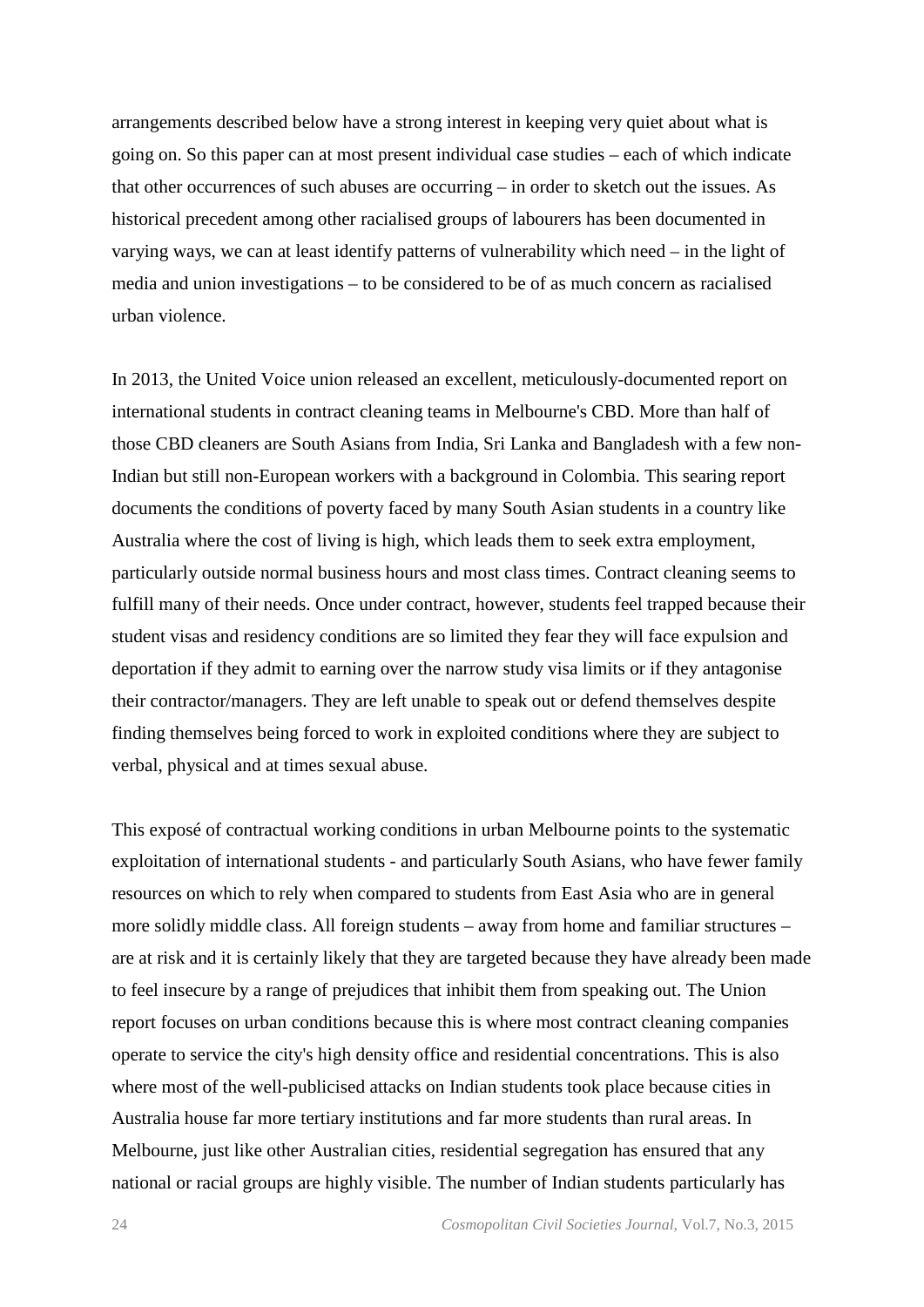increased rapidly in Australia in the last 10 years, so the sudden expansion of their presence in such residential concentrations has been even more noticeable.

The focus on cities as sites of violence against Indians also seemed to be confirmed during the violent attacks in 2009 and 2010 because cities were where the most vocal response occurred. But the conditions highlighted in the United Voice report are not exceptional. The exploitation of workers through contract teams is a problem which faces Indian students in rural as well as urban areas. Anecdotally, this appears to have become a common experience for international students because they are likely to go to the few rural universities. The rural tertiary education providers, like Charles Sturt University, with numerous campus sites including Ballarat, Albury-Wodonga, Dubbo, Goulburn and Bathurst tend to rank low as preferred destinations for Anglo Australian students. So these institutions are very active in recruiting from overseas. The regions in the eastern states of Australia where agriculture and regular commercial harvesting occur have seen substantial settlement by incoming Indian migrants and temporary workers, as data on religious affiliation from the 2011 Census suggests. At the least, Indian students may be more interested in attending universities which have nearby resident Indian populations.



Map from Australian Bureau of Statistics 2011 census data: Shows proportionally high affiliation with Hinduism among populations in southwestern NSW and throughout the western edge of the arc of fruit and vegetable harvesting areas.  $\frac{1}{1}$  $\frac{1}{1}$  $\frac{1}{1}$ 

<span id="page-2-0"></span><sup>&</sup>lt;sup>1</sup> Hinduism Persons (field 2775) as a fraction of total persons, in New South Wales, Australia, according to the 2011 census. The map is divided into geographical subdivisions by Postal Area. This graphic uses data from the 1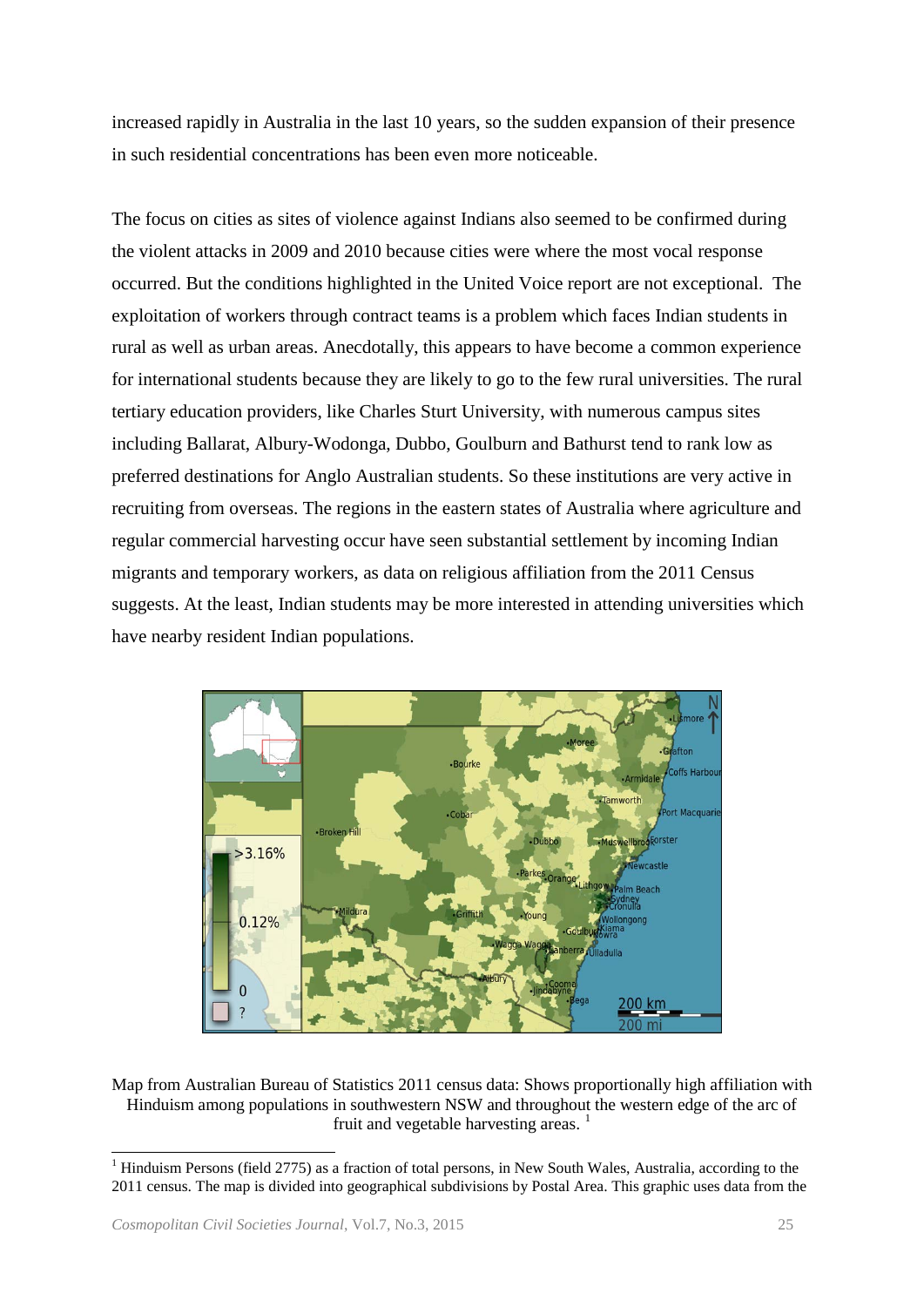Once in Australia, however, students enrolled in such rurally-based universities and colleges find they are still faced with the high Australian cost of living - in fact high transport costs often make food and other goods more expensive in country towns than in the cities – but they have fewer opportunities than they would have in urban areas to earn additional cash to allow them to cope.

For these students trying to make ends meet, seasonal agricultural work organised in contract teams – often called 'gangs' – offers one of the few alternatives. Students from all backgrounds in urban universities have done this type of work during their holidays to generate cash in the past: both cotton chipping and fruit picking were common during my undergraduate days in the 1970s. Cotton is no longer 'chipped' of weeds – because of the increased use of chemical weed-killers. However, fruit picking and vegetable harvesting contract gangs continue to be the main source of the high farm labour needed seasonally in a rural environment like Australia in which most working class populations moved to urban areas in the 1950s where work was easier to come by. So workers for rural seasonal work like harvesting have to be gathered up from wherever they are and delivered to the farmer. This is done by contractors, who 'source' the labour, organise the workers, transport them, feed them, distribute pay to them and discipline them.

Although further research is required, there are significant similarities here with the patterns of recruitment and control in maritime conditions over the last 200 years (Ahuja 2006; Balachandran 2012; Broeze 1991; Rediker 2007).

Not only has the attention to urban areas distracted notice from rural conditions, but as well, the focus on students has unnecessarily narrowed the discussion about who is vulnerable. University students provide one source for this seasonal contract labour, but they often come to Australia with their families and those families members then become another source of labour. There are as well other marginalised and already-resident population groups who may also be 'sourced' for such ephemeral work, like recently settled refugees or Aboriginal workers. Yet another 'source' for such labour are workers brought temporarily from overseas on 475 or similar visas. This brings together the questions of the vulnerability of student

1

Australian Bureau of Statistics, under the CC-BY-2.5-AU license. This graphic is copyright: Toby Hudson, and is released under the CC-BY-SA-3.0-AU license.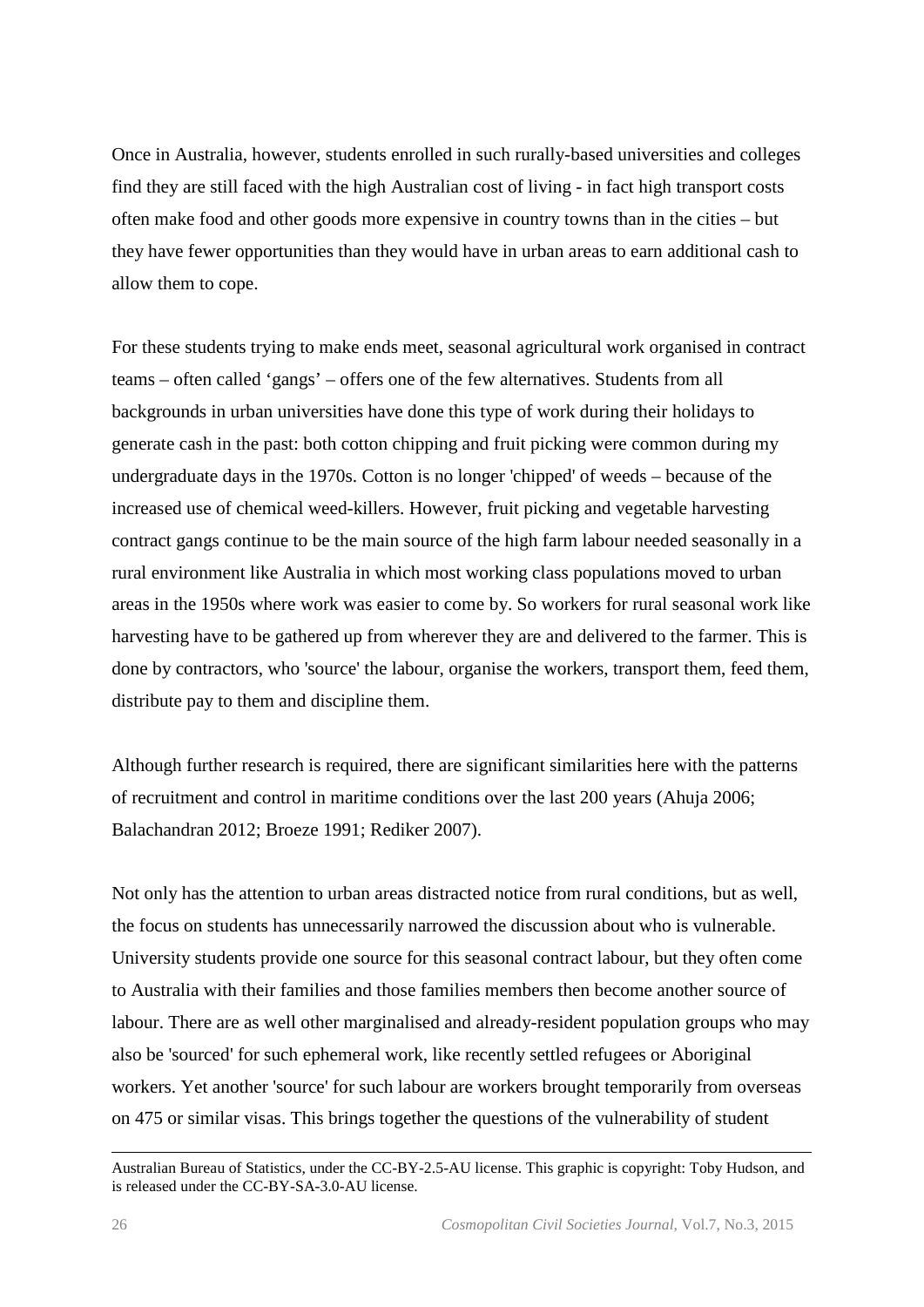labour including their families (for all of whom stipends and visas severely limit the amount of cash which can be earned) with the vulnerability of 457 and other 'special' employment visa workers, whose continued residency is entirely in the hands of their employers.

For a contract team, it is the contractor who is the effective employer. Even where 457 visa holders have been recruited more directly by farmers through agents, there are still middle men along the way and any movement into other work is likely to bring the worker into contact with a contractor to manage the process. This then places significant power into the hands of contractors. Recruitment of labour is often undertaken ethnically – so that the contractor will be from among the marginalised group but will have developed the skills and strategy – and found the entry capital – to establish him or herself as a company to do the recruiting, feeding, transporting and managing of labour which is then 'contracted' to the farmer. The contractor may speak the same language as the labourers if their common tongue is not English, giving the contractor the additional role – and power – of translating between the workers and the farmer who hires their labour. As one from among their community, the contractors may also be aware of cultural specificities and so, as a 'cultural broker' may be able to make the employment process more simple for the farmer. This may protect the workers from imposition but on the other hand, it may also make the contractor privy to the workers' fears, anxieties and vulnerabilities, particularly if there are visa irregularities involved, magnifying still further the power which the contractors might hold over 'their' workers.

A further risk for rural labourers is the extreme danger of most agricultural occupations, arising from largely unregulated situations ranging from using heavy and unfamiliar machinery to exposure to multiple toxic chemicals used as pesticides, herbicides and fertilisers. While at times the level of use of any one chemical might be controlled, the effects of exposure to combinations of these chemicals is seldom understood, let alone limited by Health and Safety regulations (ILO 1981-1985; Herde & Lowe, 2013). Where agricultural workers are injured in any way during their employment in a contract team, there is often little provision for insurance and routine worker's compensation, even if the labourer were able to challenge the contractor and the farmer to pay the cost of treatment and care.

While these may be worst-case scenarios, there is little to protect workers if this is the way their relationship with the contractor works out. Seasonal workers are often represented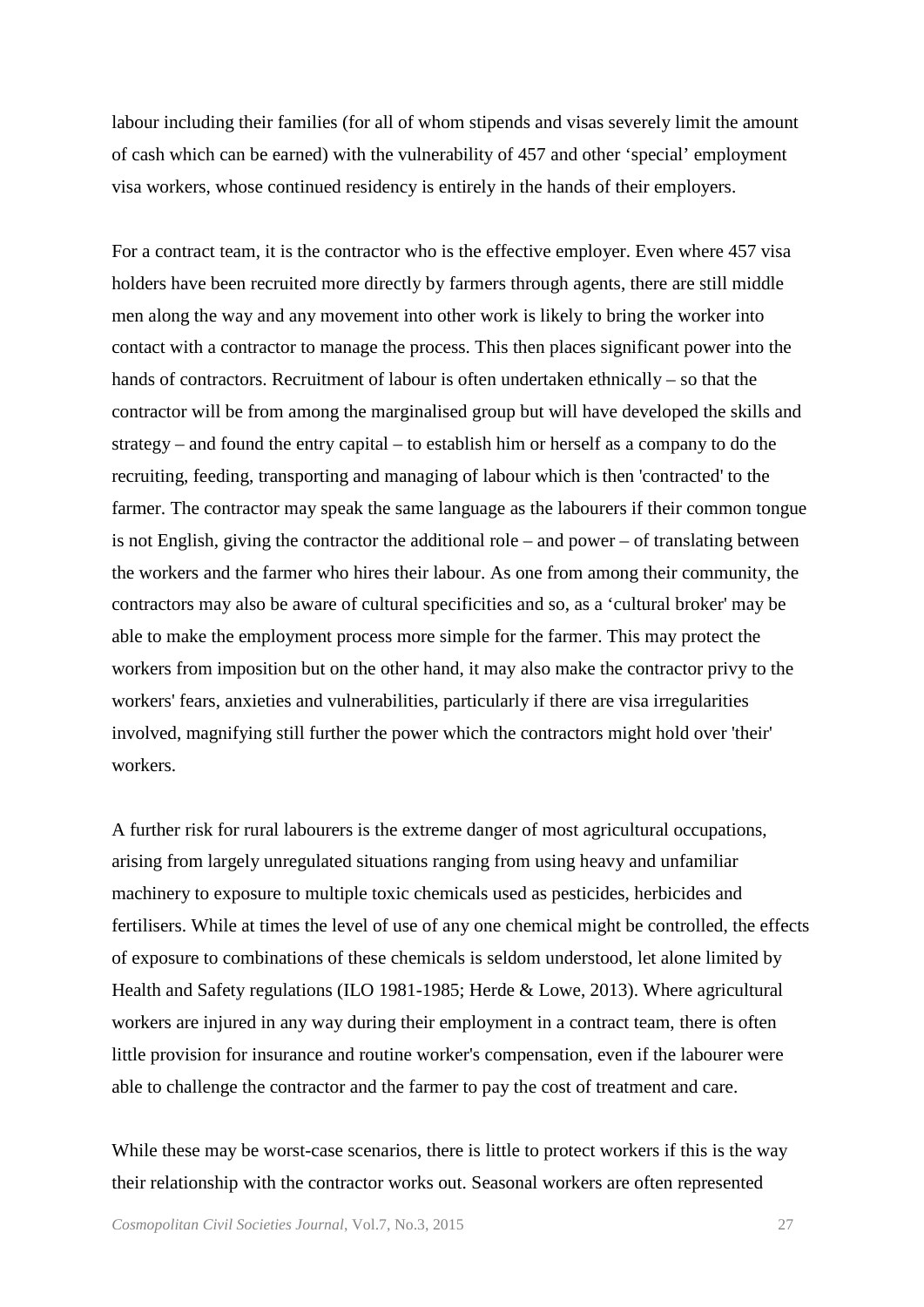poorly by unions, even where the Union is seeking to be available. Workers who are mobile and casual – and may not be fully comfortable in English or in the local employment rules – are unlikely to seek out union support for their differences with the contractor.

The largest rural union, the Australian Workers Union, was aware before 2009 of the possibility of Indian students being exploited through work in rural contract teams and had been seeking to sign them on to cover them more effectively. Yet the major demonstrations by Indians against violence during 2009 had been in central Melbourne, so little attention had been directed towards rural work. Then in January 2010, violence against Indians became front page news due to two tragic murders. One was that of Ranjodh Singh in the fruitgrowing district near Griffith, NSW, a young man who was known to be a seasonal worker, and the other was that of Nitin Garg, the 21 year old year old accounting graduate who was stabbed to death as he crossed a Melbourne park alone to go to his evening shift job at a fast food restaurant. While both cases hit the headlines in both Australia and India, the case of Ranjodh Singh largely disappeared from Indian coverage a week later when three Indians, who were also involved in fruit picking, were charged with his murder. The stabbing death of Nitin Garg by unknown assailants remained on the front pages for some months, however, as did other cases of appalling violence against individual Indians in cities. Some was clearly associated with racist abuse while other instances were less clear – with perpetrators belonging to a range of ethnic and immigrant groups themselves and their violence often revealing the rising tensions among impoverished and similarly vulnerable populations. Attention remained firmly on the cities and the big populations of Indian students, which finally brought some much needed attention to both racism and also to the poor living conditions imposed on urban-based international students.

In the process, rural issues had slipped right off everyone's radar. Yet there are important and continuing issues which relate both to race relations and to labour conditions which have therefore also disappeared from view, despite their being most visible in the rural setting. The rural experiences of students were not well identified in the many front-page stories in either Australian or Indian newspapers during 2009 and 2010. Furthermore, the fact that many contractors may themselves have been Indian complicated the scenario further still: the accusations that attacks on Indian students were pure racism were harder to sustain when both the perpetrators and the victims were Indian. So the urban conflicts dominated the press in both Australia and India. But rural tensions eventually began to flare into visibility.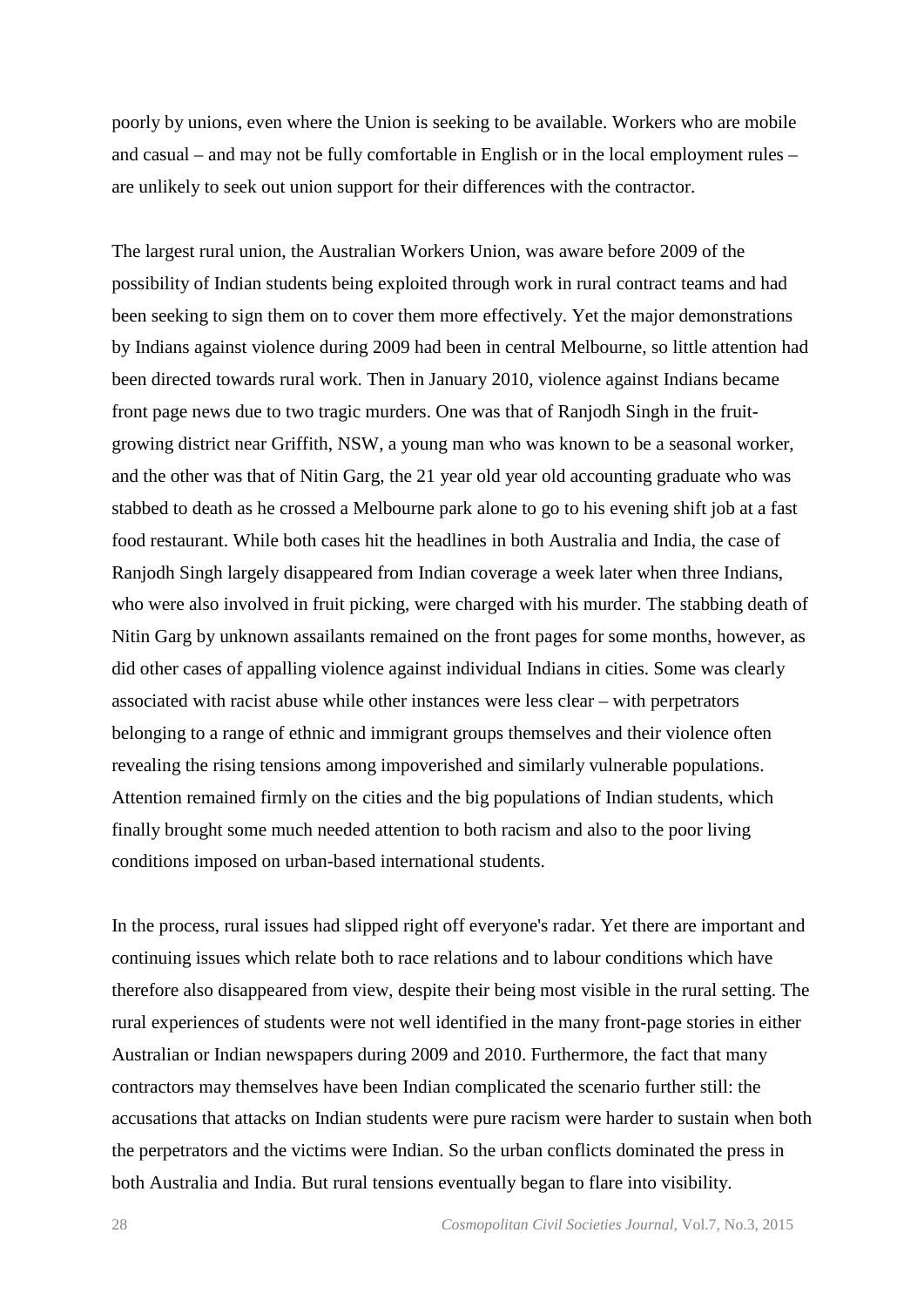The remainder of this paper will sketch out the parameters of these questions through three brief case studies of Indian rural experiences.

The first case is the murder of Pradeep Kumar, 33, who was said to have been abducted from the Mildura Library in September 2009, in the heart of the Riverina, the fruit-growing area of the western Murray River. He was murdered but his body was not found for 13 days and since October 2009, his death has remained unsolved. Little information was released about Mr Kumar other than that he had worked as a fruit picking labour contractor before his death and that his family came to Australia from the Punjab to claim his body and take it home. His death was reported but grabbed little attention among the more graphic accounts of bashings and threats which were occurring in Melbourne itself over these same months (ABC 2009, 2010, 2012). More suggestions about the climate in which he died would only become apparent in the course of the second case.

This second case was the gruesome murder of Ranjodh Singh, another young man from the Punjab who was a fruit picker, and had been employed by contractors to work on the surrounding fruit farms. Ranjodh had been tied hand and foot, had been stabbed many times and then set alight, apparently while still alive, and left to die beside a road outside of the town. He had come to Australia because his wife had been accepted to study Cookery in a TAFE College. His presence as a fruit picker highlights the difficult position in which families of students have been placed. Whereas Australian educational bodies expect people enrolled in first degrees or diplomas to be young and single, for Indians it is frequently the case that they already have partner and they need not only the companionship but the financial support which a husband or wife can bring to survive the high Australian cost of living while they study. So Ranjodh had gone fruit picking. But, like so many casual, contract fruit pickers, he had found himself being owed the money he should have been paid for his last job.

The important fact that this was a widespread experience was discussed at length by the Australian Workers' Union organiser for Griffith, Harry Goring, who spoke to the ABC and other media on a number of occasions about the circumstances of Ranjodh's death. His account of the conditions faced by casual fruit pickers in contract gangs opens up a grim picture of systematic exploitation, thefts and violence.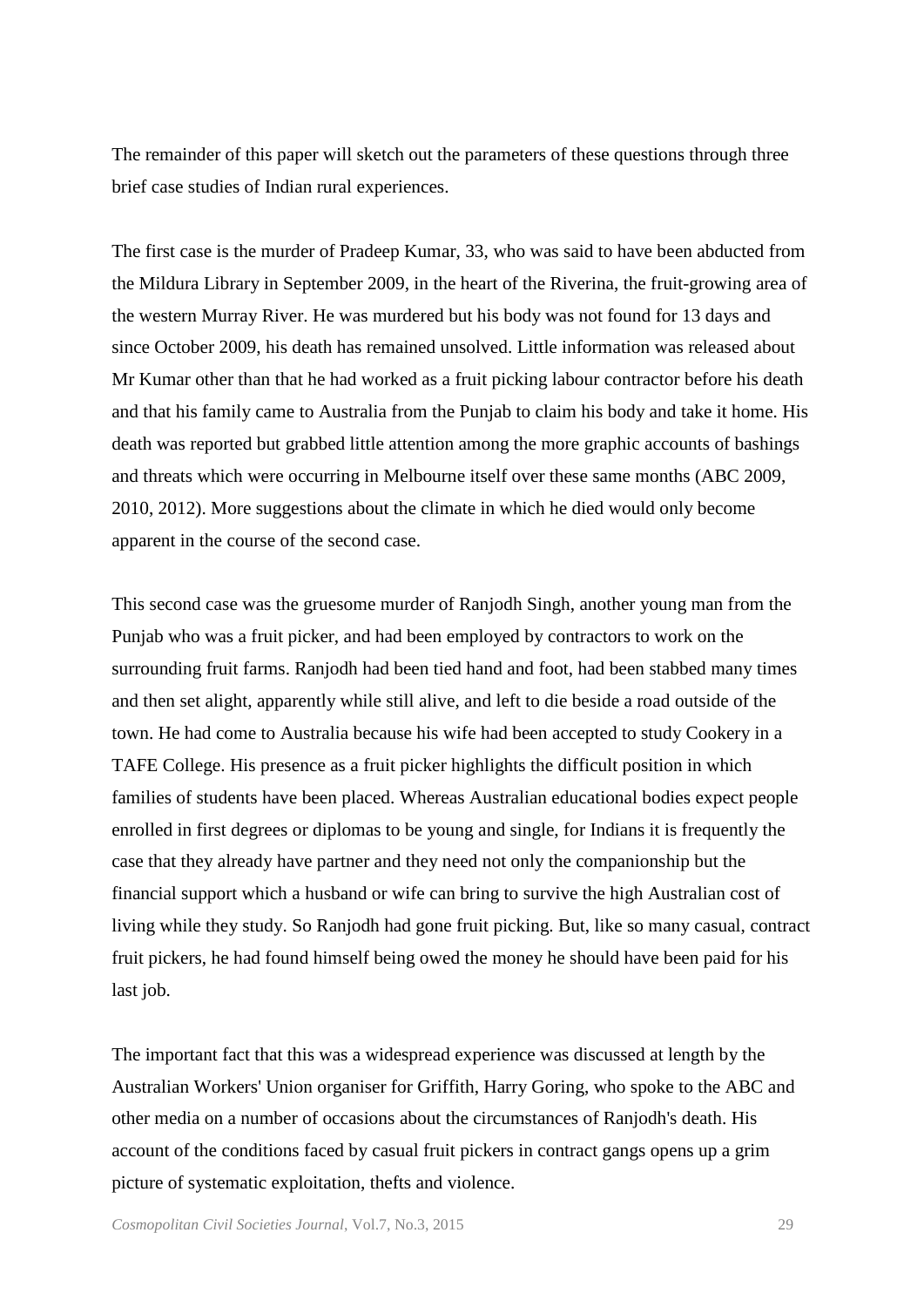The regional Riverina radio station of the Australian Broadcasting Corporation's rural network broadcast the following news item on 5 January, 2010 (ABC Riverina 2010), the day the story broke about the murder of Ranjodh Singh. This is the transcript of the news broadcast itself, read by the ABC announcer, with quotes from Goring included:

'Harry Goring from the Australian Workers Union says he has heard of unpaid labourers taking matters into their own hands.

"Over the last 12 months there's been two assaults around that area, people endeavouring to retrieve money for labour," he said. "I'm not saying for a moment that it's this with this man, but there have been a number of fracases in relation to Indian people pursuing certain individuals."

'Mr Goring says action is needed to ensure legal processes are followed by contractors. "From Centrelink to Immigration, Fair Work, Workcover, we all need to do a sustained effort to fix this problem," he said.

'Mr Goring says he and local MP Adrian Piccoli planned a forum of farmers and contractors four years ago to address the unscrupulous use of harvest labour, but it did not happen. He is urging farmers to ensure contractors are legitimate, saying he gets weekly complaints about wages being stolen.

Mr Goring says there has been a huge increase in contract labour, particularly Indian students, and many are being ripped off.

"It's a weekly occurrence. We don't hear about the one and twos that are happening. It only becomes sensational when a large group gets ripped off," he said.

"You and I will never know the amount of people who are lining up for payment, and as they're doling out the dollars, where they thought they were going to get \$200, they then have to barter and argue for a percentage of that amount.

"They arrive on our doorstep [in Griffith] without any plans, without accommodation and they are scooped up by so-called contractors."

The main national ABC Radio evening news program, *PM*, broadcast the following interview on 8 January, 2010 (ABC PM 2010) between its reporter, Lucy McNally and the AWU organiser, Harry Goring:

HARRY GORING: I'm certainly building on information that I've been given round and about in the paddocks. It is the unfortunate outcome of what has been an escalating occurrence of violence in this region in regard to contractors welching on paying the labour.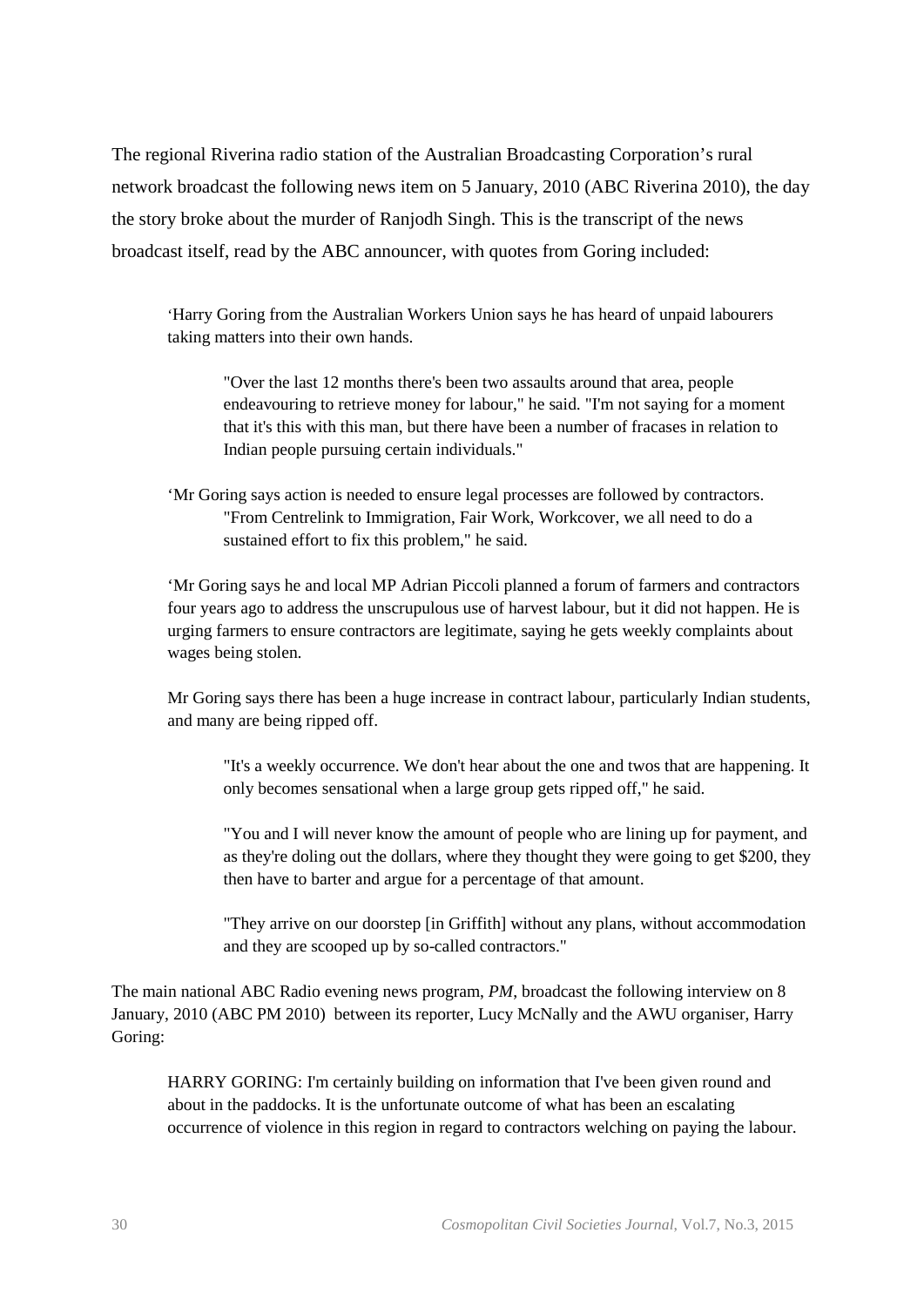LUCY MCNALLY: Contractors are the "middle men" who come onto a property and offer to take control of the labourers for farmers. The farmers pay the contractors, and the contractors pay the workers. But Mr Goring says many labourers are getting a bad deal.

HARRY GORING: They come up here without accommodation, without a job and they are scooped up by so-called contractors. The whole thing comes undone of course at the end when it comes to the time to be paid and either they're not paid what was agreed or not paid at all.

LUCY MCNALLY: Two weeks before Mr Singh's murder, five Indians allegedly committed a home invasion in Griffith, assaulting two men. Mr Goring says they were farm workers who didn't get the right pay and took matters into their own hands.

Reports of Goring's comments from both news programs were carried in the *Times of India* (5/1/10) and on the Indian news agency site *Rediff.com* (5/1/10) but there was little after that. On January 30, three people faced court in Wagga Wagga to be charged with Ranjodh's murder but all were Indians. (*The Australian*) They too were in the fruit industry, with two being fruit pickers like Ranjodh had been and the third being a contractor, who 'had worked in Griffith sourcing Indian labourers for local farms' (*SMH* 18/4/10). According to the police evidence at the committal hearing (*SMH* 18/4/10) the contractor had 'earned a reputation as a violent stand-over man who owed about \$9000 to his workers and had recently moved to Wagga Wagga after falling out with a farmer'. He was understood to have owed Ranjodh money for the last job. The two fruit pickers pleaded guilty to being accessories after the fact of murder, but the contractor went to trial, pleading not guilty. In the end, the case was dismissed due to the evidence against the contractor being no more than circumstantial.

This story does not fit easily into the narratives which were so prevalent in both Australian and Indian newspapers at the time, of violence against Indian students committed by white Australians motivated by racism. It was perhaps that reason which led to this story disappearing not only from the Indian newspapers but also from the Australian papers. Because what it shows is an even more persistent pattern of systematic exploitation of vulnerable workers in contract conditions and particularly in the agricultural industry.

The third case is, if possible, even more disturbing as it reflects a longer pattern of both intimidation and violence on the part of contractors, of collusion with contracting farmers and of inaction and indifference by police in rural areas. This was another case which received scant media attention in the Australian press and none at all, as far is it has been possible to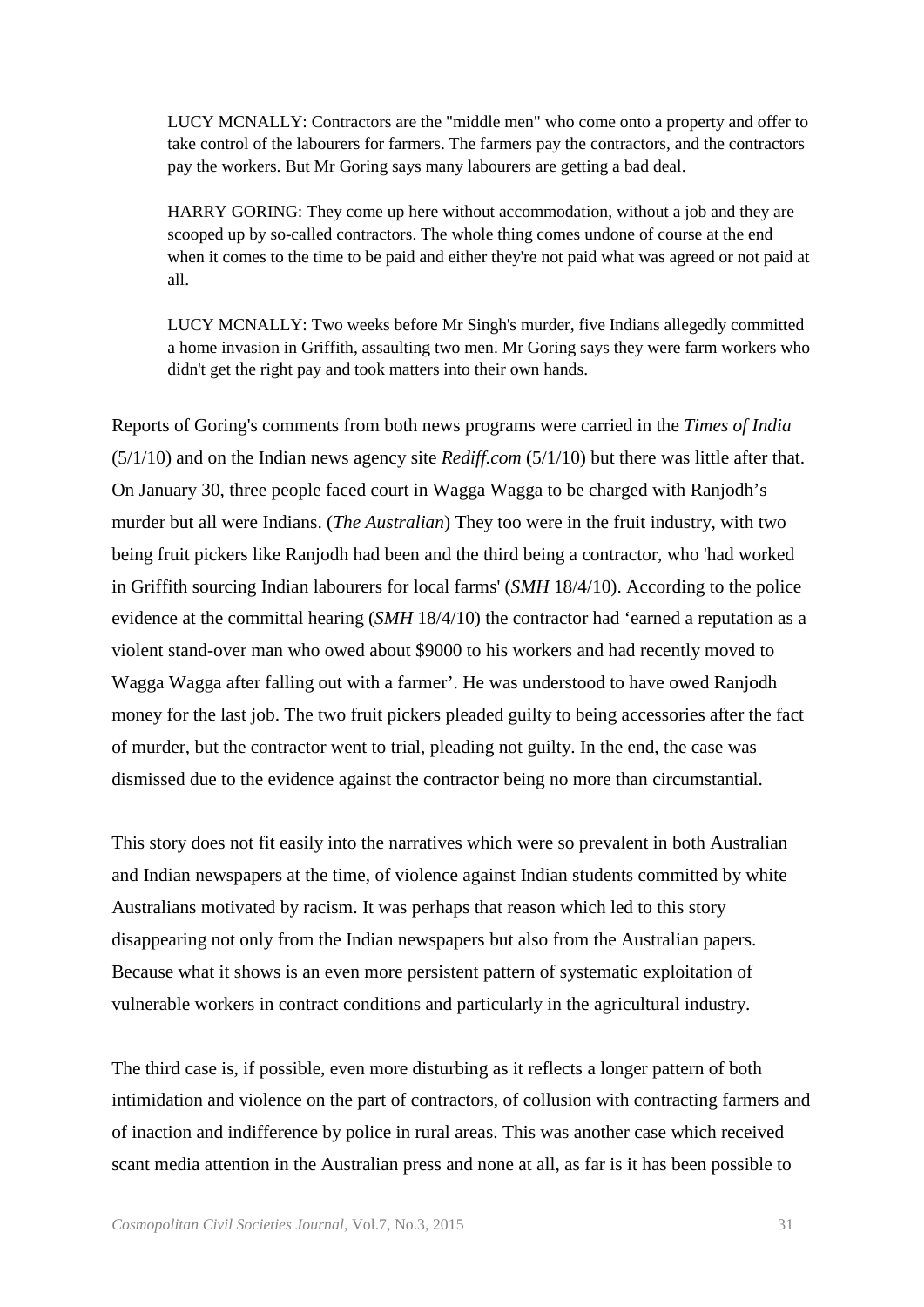see, in the Indian media. This was the case of the rape and sexual abuse of a series of Indian contract workers by a contractor or 'supervisor' in this same area, culminating, after a series of failed attempts by women to press criminal charges, in the successful prosecution of a civil action against the contractor by one determined Indian woman who had been one of his rape victims.

This case reflects the particular vulnerabilities of Indian women, whether they come to Australia as students, as wives of students or as agricultural workers on 457 visas. A history of gendered racism in Australia, as many Aboriginal women have highlighted, has meant that all women of colour are subject, on the one hand, to sexual violence or the threat of it and on the other hand, to official disinterest and failures to pursue justice on their behalf (Weaver 2009).

The report by Eamonn Duff in the *Sun Herald* (11 April 2010) is quoted here at length as it throws light on each of the earlier cases. The ethnicity of the contractor in this case has not been specified and in fact it barely matters. The issue here is the power exerted by a man in this role over any casual contract worker:

Rashmika Patel had arrived in Australia with her husband, Vishnu, in 2005. Directed by Immigration Officers to Griffith, the couple had started work on a farm at a nearby town under a contractor who supplied a stream of migrant workers. The majority were Hindispeaking couples and, as a condition of employment, they were required to live with up to 10 other workers in one-bedroom houses which the contractor owned – the rent for which was deducted automatically from their wage.

Mrs Patel gave a statement to police in May 2007 saying she had been raped at her workplace but it took seven months before the interviewing officer spoke with her alleged attacker. It then took so long for police to pass the case onto the Director of Prosecutions that the case collapsed. Once Mrs Patel complained, she and her husband were sacked, leaving her to beg on the streets.

Mrs Patel refused to give up, taking a case to the Victims Compensation Tribunal which ruled in 2010 that "on the balance of probabilities", Mrs Patel was the victim of "indecent assaults and instances of unlawful sexual intercourse".

The 44-year-old was awarded substantial damages under the Victims Support and Rehabilitation Act, paving the way for her to pursue other civil claims.

Mrs Patel, speaking through an interpreter from a friend's house near the NSW-Victoria border, said the tribunal ruling was a relief: "I went to the police because people said that in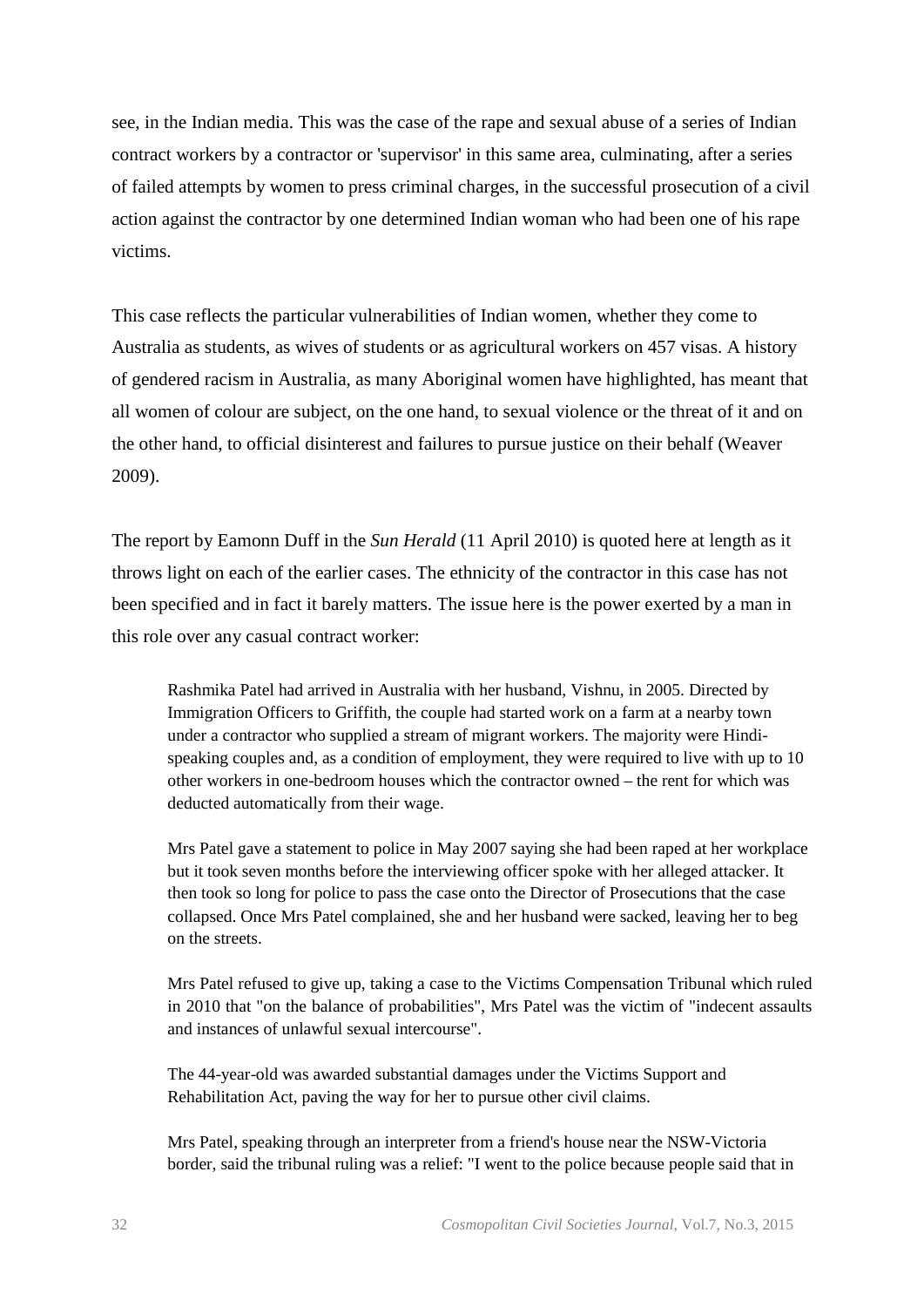this country they support women in these cases. That never happened for me but I am grateful there were others who didn't let this disappear."

Mrs Patel's supporters included a lawyer, Dale Brooks, who said her "extraordinary tale" highlighted how poorly non-English speaking migrant workers were regarded, particularly in rural Australia.

"The NSW Police, Australian Federal Police, Immigration Department ... none of them were interested because it was all too difficult," he said. "It took an incredible amount of pressing and probing for them to finally accept that something was wrong."

"Some employers treat these Indian people as galley slaves, as economic units: pick crops, get out. If someone has an injury or is exploited they couldn't care less – move them on and get someone else in. It's entirely unregulated."

"Most Indians who are exploited return home. What makes this case so unique is that Rashmika not only stayed on and fought, she won."

Alerted by Mrs Patel's lawyer, the *Sun Herald* journalist investigated the contractor's history and found that he had been the subject of four separate complaints of sexual abuse. In 2002 three women had instigated legal proceedings alleging sexual harassment. The owners of the farm and the contractor had apparently settled with the women 'out of court', without admitting liability, paying them \$8000 each. Then in 2004 another Indian worker told police that the contractor had sexually assaulted her. The case apparently failed. As Eamonn Duff continued:

Mrs Patel's fight for justice had come at a personal cost. Her lawyer, Dale Brooks, explained: "In India there's huge shame attached to this stuff on a cultural level. Someone, rather maliciously, sent details of her plight back to her homeland."

These three stories demonstrate that the vulnerability of Indian workers extends beyond the cities – and that the conditions of contract labour in much of rural Australia makes already vulnerable workers even more vulnerable to exploitation and abuse. It is clear that this involves more than the actual enrolled students themselves but also involves the family members who often come with them. Australian educational providers must recognise that South Asian students are unlikely to fit the stereotypical single young Australian living at home with parents or in a share house, the kind of person whom they have grown used to undertaking an undergraduate or professional qualification.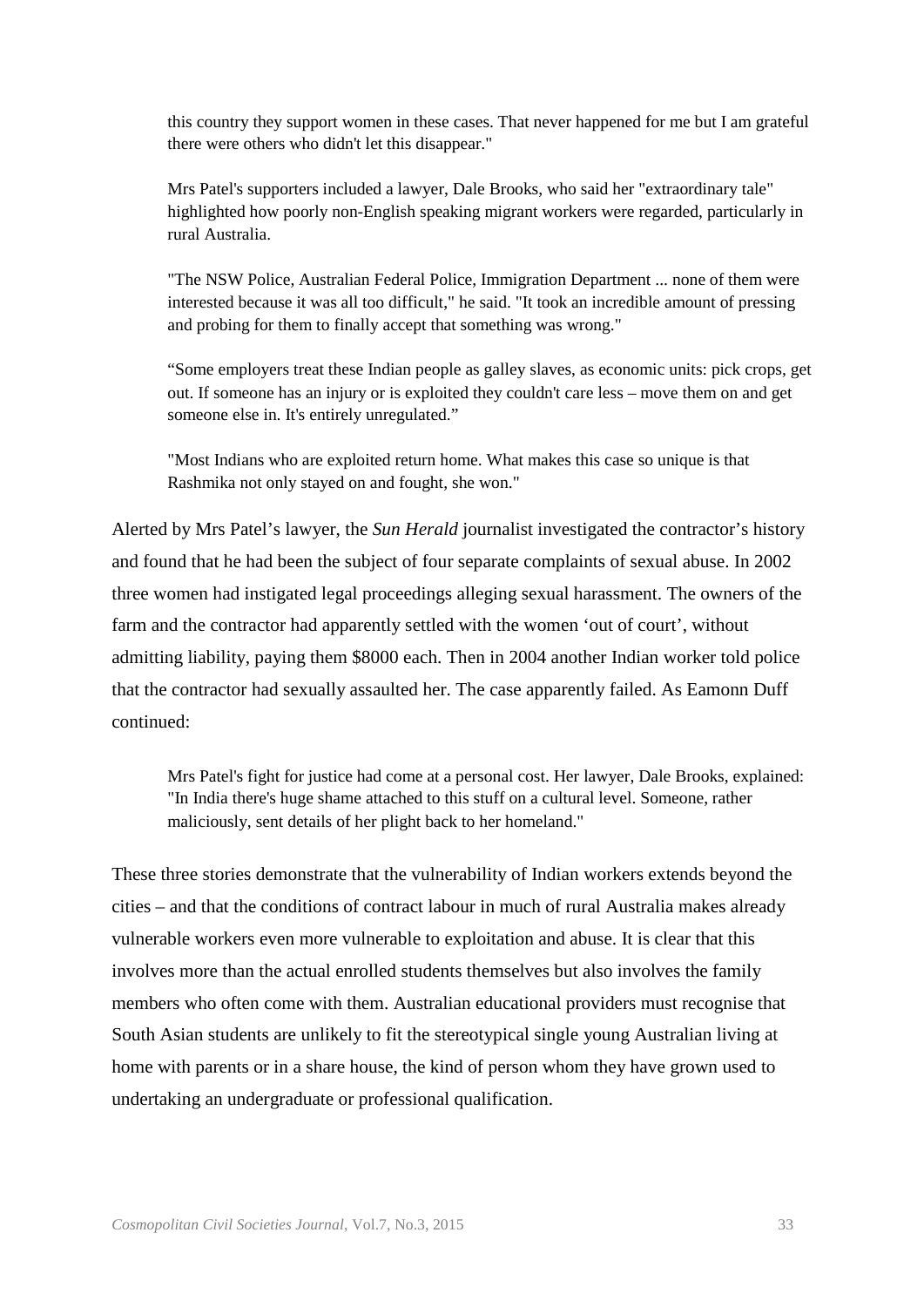The agricultural setting also demonstrates that the vulnerabilities of Indian students and their families are shared with all of those from South Asia – such as Sri Lankans and Bangladeshis – who are less likely to be able to access substantial family resources from their homeland than middle class East Asian students may be. Furthermore, the uncertainties of the student visa arrangements are closely related to the uncertainties of the 457 visas held by temporary workers, who have often found the conditions they were expecting were significantly different from those they actually faced on arrival and yet found very little support to challenge (Saulwick 2010). All of these circumstances mean that the power of contractors over workers is enormously amplified. Whether or not they are of the same ethnic group as the workers, the contractors are exercising unlimited control over vulnerable workers and, even though unions like the AWU and, in the city, United Voice, are attempting to intervene on behalf of those workers, the disinterest or outright hostility of police has led to frustration and further harm.

This is not a situation in which it is only South Asians whose labour has been managed through the contract system in rural industries. It is not surprising however that the other workers characteristically involved in contracts have also been already made vulnerable by racial and ethnic discrimination. Some examples of other people who have been drawn into contract gangs suggest more of the benefits to agriculturalists.

One group has been Aboriginal cotton chippers in the North West of NSW. They had suffered extensive exploitation by contractors and cotton farmers since irrigated cotton expanded in the 1960s. Yet they found they had little support from the AWU until they organised among themselves and held their own strike in the summer early in 1972. Their grievances reveal similar low pay, poor or non-existent housing, dangerous work conditions and no job security as South Asians experience today in both rural and urban contracts. The memories of Aboriginal people who experienced the Wee Waa cotton fields in the 1970s add another dimension to the picture of contract work. As Isabel Flick (2004) explained, the 'boss' was very personal and could not be avoided. The contractors she remembered were right there on top of everyone all the time, carting workers around from job to job, encouraging them – or standing over them – to get them to start and then abusing them if they didn't pick their quota or meet the farmer's deadline. They delivered tightly controlled and compliant workers to what was then very much a red-neck new industry. In search of elusive profits, cotton growers in the 1970s took chances with pesticides and herbicides to the frequent cost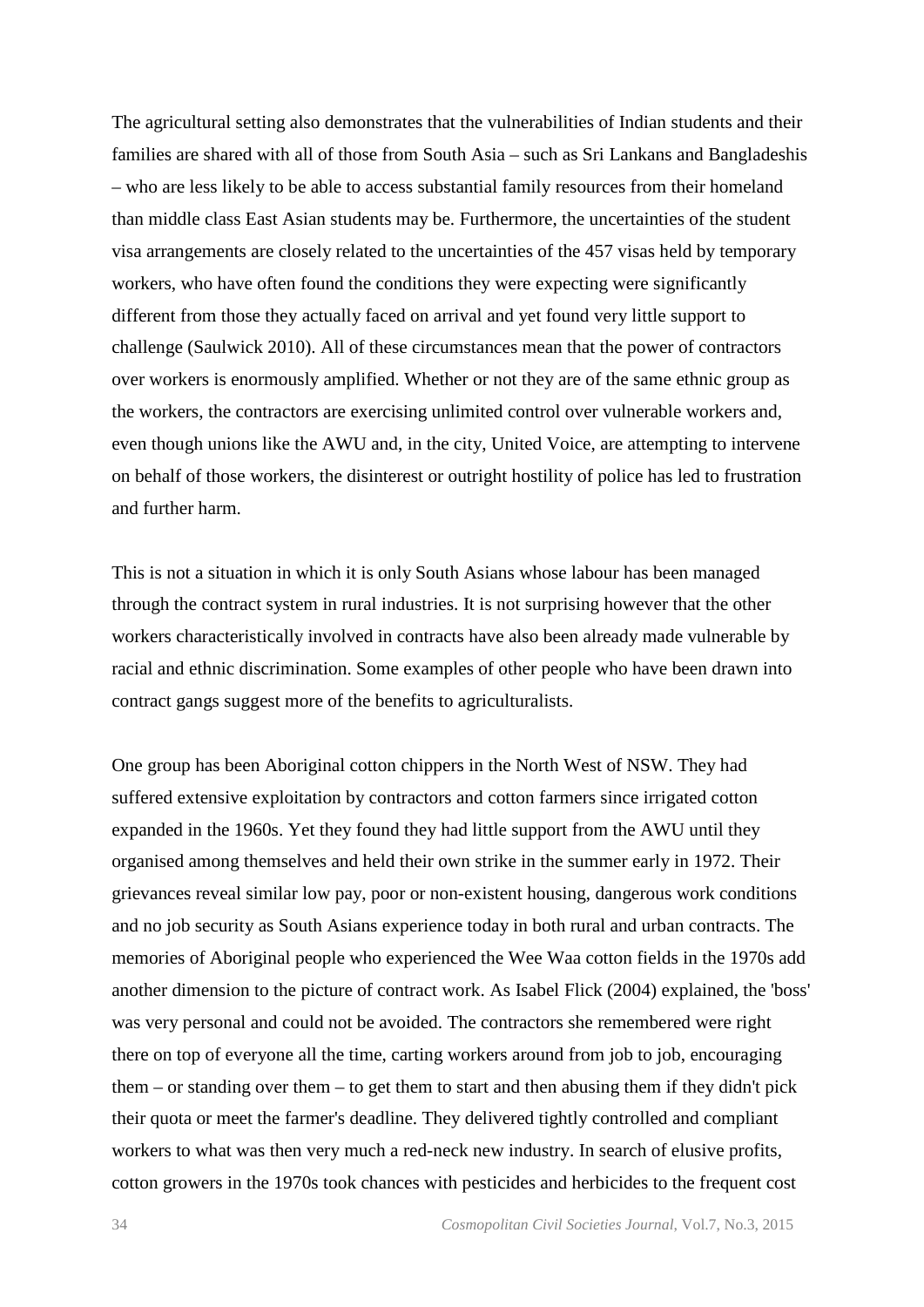of sprayed workers and the river environments, where fish kills became common signs that the cotton farm dams were overflowing.

Even earlier, in the 1870s when the NSW gold rush had passed, rural Chinese workers were managed as contracted gangs to clear land in grazing areas in north western NSW. Disparagingly known as 'stick pickers', these men did the heavy work of felling and moving the timber off vast acreages of land. Often with Chinese contractors, the all-male gangs moved across the landscape, conveniently – for the Anglo settlers – forever rootless and transient. So the contract gang has offered a way to extract labour without offering any of the real social costs of housing, education and participation in local community.

The problem lies therefore not only in the specific racialised vulnerability and hostility faced by South Asians today or by Aboriginal or Chinese workers at other times. In each case described here, whether in urban or rural settings, a significant element has been the structure of power relations arising through the contract method of managing labour. The conditions of contract labour have in each case delivered benefits to employers and industry at the cost of worsening the vulnerability of the contract workers.

## **References**

- ABC News 30 Sept 2009, available at: [http://www.abc.net.au/news/2009-09-30/video](http://www.abc.net.au/news/2009-09-30/video-footage-examined-in-search-for-missing-man/1084714)[footage-examined-in-search-for-missing-man/1084714](http://www.abc.net.au/news/2009-09-30/video-footage-examined-in-search-for-missing-man/1084714) accessed 1 November 2015.
- ABC News 27th February 2010, available at: [http://www.abc.net.au/news/2010-02-27/police](http://www.abc.net.au/news/2010-02-27/police-probe-indian-fruit-pickers-murder/344788)[probe-indian-fruit-pickers-murder/344788](http://www.abc.net.au/news/2010-02-27/police-probe-indian-fruit-pickers-murder/344788) accessed 1 November
- ABC News 15th March 2012, available at: [http://www.abc.net.au/news/2012-03-15/murder](http://www.abc.net.au/news/2012-03-15/murder-inquest-told-of-marriage-snub/3891930/?site=milduraswanhill)[inquest-told-of-marriage-snub/3891930/?site=milduraswanhill](http://www.abc.net.au/news/2012-03-15/murder-inquest-told-of-marriage-snub/3891930/?site=milduraswanhill) accessed 1 November 2015.
- ABC News, 1 Aug 2012, available at: [http://www.abc.net.au/news/2012-08-01/griffith](http://www.abc.net.au/news/2012-08-01/griffith-murder-not-guilty-verdict/4169576)[murder-not-guilty-verdict/4169576](http://www.abc.net.au/news/2012-08-01/griffith-murder-not-guilty-verdict/4169576) accessed 1 November 2015.
- ABC *PM*, 8 January, 2010, available at: <http://www.abc.net.au/pm/content/2010/s2788577.htm?site=riverina> accessed 1 November 2015.
- ABC Riverina, 5 January, 2010, available at: <http://www.abc.net.au/news/stories/2010/01/05/2786139.htm?site=riverina> accessed 1 November 2015.
- Australian Census 2001 Demographic Map New South Wales by POA BCP field 2775 Hinduism Persons